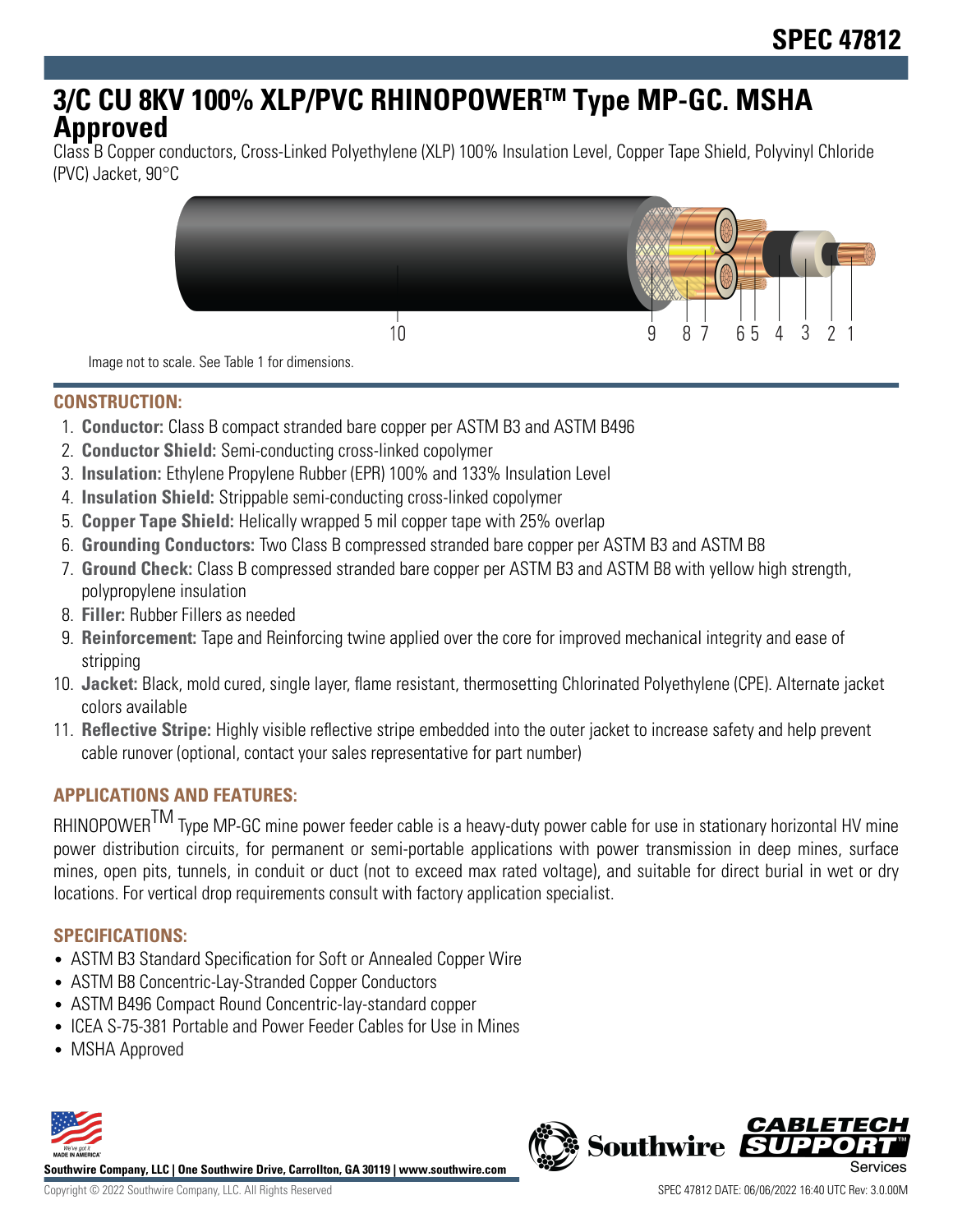## **SAMPLE PRINT LEGEND:**

SOUTHWIRE (R) RHINO<sup>TM</sup> BRAND CABLE # AWG COMPACT CU 3/C TYPE MP-GC 8000V 100% INS. LEVEL 90°C P-07-K130025 MSHA

#### **Table 1 – Weights and Measurements**

| <b>Stock</b><br>Number | Cond.<br>Size  | Cond.<br>Number Strands | Cond. | <b>Diameter</b><br>0 <sub>ver</sub><br>Conductor | Insul.<br><b>Thickness</b> | Diameter<br>Over<br>Insulation | Size           | <b>Ground</b> Ground<br><b>Strands</b> | Ground<br>Check<br>Size | Ground<br>Check<br><b>Strands</b> | Ground<br><b>Check</b><br>Insulation<br>Thickness | Jacket<br><b>Thickness</b> | Approx.<br>OD | Approx.<br><b>Weight</b> |
|------------------------|----------------|-------------------------|-------|--------------------------------------------------|----------------------------|--------------------------------|----------------|----------------------------------------|-------------------------|-----------------------------------|---------------------------------------------------|----------------------------|---------------|--------------------------|
|                        | AWG/<br>Kcmil  | No.                     | No.   | inch                                             | mil                        | inch                           | AWG            | No.                                    | <b>AWG</b>              | No.                               | mil                                               | mil                        | inch          | lb/1000ft                |
| TBA                    | 6              | 3                       | 7     | 0.169                                            | 115                        | 0.435                          | 10             | 7                                      | 10 <sup>°</sup>         | $\overline{7}$                    | 30                                                | 110                        | 1.33          | 1130                     |
| TBA                    | 4              | 3                       | 7     | 0.213                                            | 115                        | 0.479                          | 8              | 7                                      | 8                       | 7                                 | 45                                                | 110                        | 1.43          | 1440                     |
| 57172499               | $\overline{2}$ | 3                       | 7     | 0.268                                            | 115                        | 0.534                          | 6              | 7                                      | 8                       | 7                                 | 45                                                | 110                        | 1.55          | 1850                     |
| TBA                    |                | 3                       | 19    | 0.299                                            | 115                        | 0.565                          | 5              | 7                                      | 8                       | 7                                 | 45                                                | 110                        | 1.65          | 2170                     |
| TBA                    | 1/0            | 3                       | 19    | 0.336                                            | 115                        | 0.602                          | 4              | 7                                      | 8                       | 7                                 | 45                                                | 110                        | 1.75          | 2550                     |
| 56994999               | 2/0            | 3                       | 19    | 0.376                                            | 115                        | 0.642                          | 3              | 7                                      | 8                       | 7                                 | 45                                                | 140                        | 1.88          | 3040                     |
| <b>TBA</b>             | 3/0            | 3                       | 19    | 0.423                                            | 115                        | 0.689                          | $\overline{2}$ | 7                                      | 8                       | 7                                 | 45                                                | 140                        | 2.00          | 3600                     |
| 56994899               | 4/0            | 3                       | 19    | 0.475                                            | 115                        | 0.741                          |                | 19                                     | 8                       | 7                                 | 45                                                | 140                        | 2.12          | 4270                     |
| TBA                    | 250            | 3                       | 37    | 0.52                                             | 115                        | 0.786                          | 1/0            | 19                                     | 8                       | 7                                 | 45                                                | 140                        | 2.25          | 4950                     |
| TBA                    | 300            | 3                       | 37    | 0.57                                             | 115                        | 0.836                          | 1/0            | 19                                     | 8                       | 7                                 | 45                                                | 140                        | 2.35          | 5560                     |
| TBA                    | 350            | 3                       | 37    | 0.616                                            | 115                        | 0.882                          | 2/0            | 19                                     | 8                       | 7                                 | 45                                                | 140                        | 2.46          | 6350                     |
| TBA                    | 400            | 3                       | 37    | 0.659                                            | 115                        | 0.925                          | 3/0            | 19                                     | 8                       | 7                                 | 45                                                | 140                        | 2.57          | 7190                     |
| TBA                    | 450            | 3                       | 37    | 0.7                                              | 115                        | 0.966                          | 3/0            | 19                                     | 8                       | 7                                 | 45                                                | 140                        | 2.66          | 7790                     |
| 58765799               | 500            | 3                       | 37    | 0.736                                            | 115                        | 1.002                          | 4/0            | 19                                     | 8                       | 7                                 | 45                                                | 140                        | 2.75          | 8660                     |

All dimensions are nominal and subject to normal manufacturing tolerances

◊ Cable marked with this symbol is a standard stock item





Copyright © 2022 Southwire Company, LLC. All Rights Reserved SPEC 47812 DATE: 06/06/2022 16:40 UTC Rev: 3.0.00M